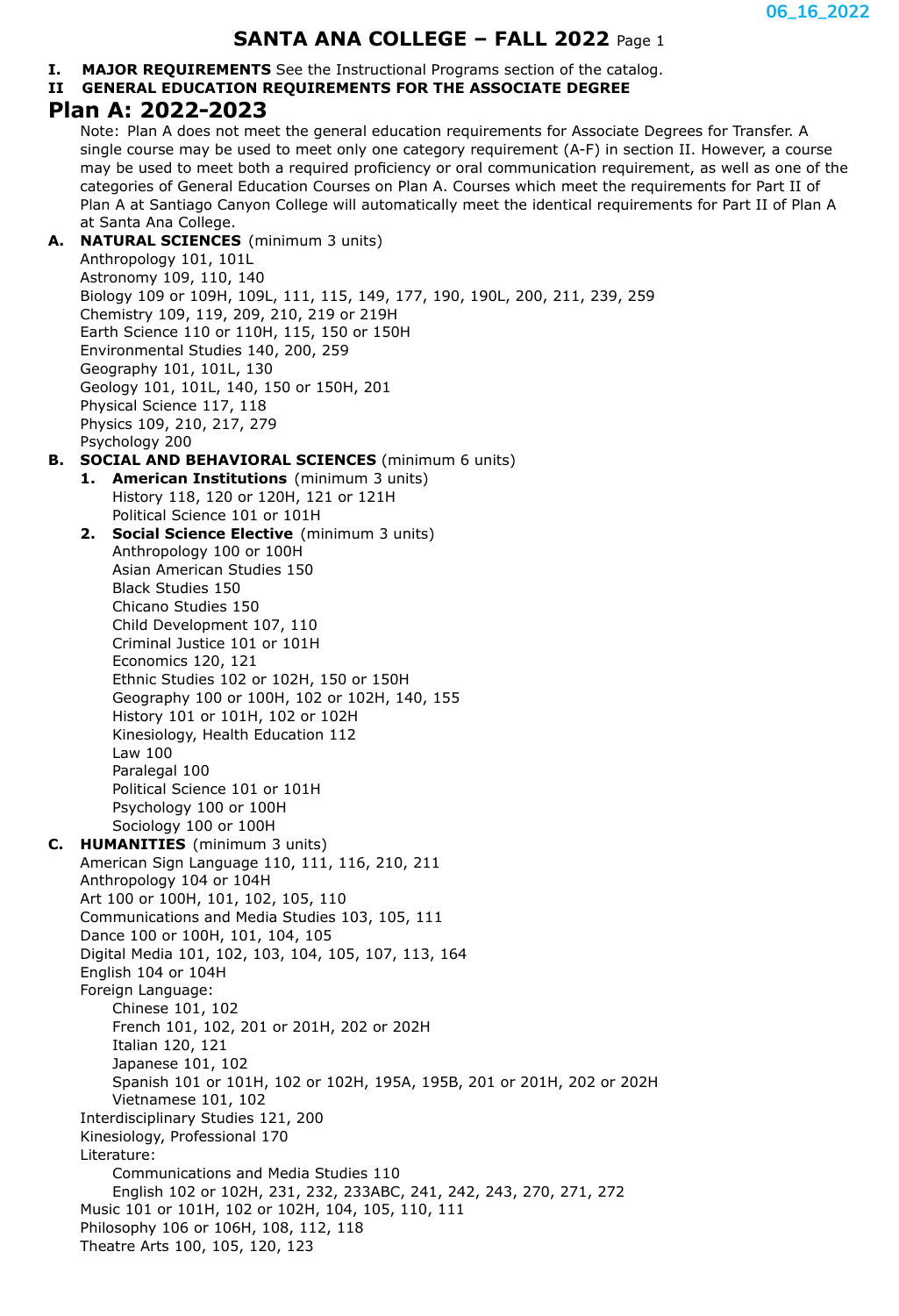# **SANTA ANA COLLEGE – FALL 2022** Page 2

- **D. CULTURAL BREADTH** (Three units required from D1 or D2)
	- **1. Ethnic Studies / Women's Studies** American Sign Language 116 Anthropology 104 or 104H, 125 Art 103, 104, 106 Asian American Studies 150 Black Studies 150 Chicano Studies 150 Child Development 221 Communication Studies 103 or 103H, 206 or 206H English 104 or 104H, 245, 246, 278 Ethnic Studies102 or 102H, 150 or 150H History 123, 124 or 124H, 125, 127, 146, 150, 151, 153, 163, 181 Kinesiology, Health Education 102 Music 103 Nutrition and Food 118 Political Science 235 Psychology 170 Women's Studies 101, 102

## **2. International Perspective**

Anthropology 100 or 100H Business 106 Criminal Justice 209 Dance 105 Digital Media 102, 105 English 271, 272 Geography 100 or 100H, 102 Interdisciplinary Studies 117H Kinesiology, Professional 150 Music 102 or 102H Philosophy 112 Theatre Arts 105

- **E. LANGUAGE AND RATIONALITY** (minimum 6 units)
	- **1. English Composition** (minimum 3 units) Courses fulfilling the written composition requirement include both expository and argumentative writing. The English composition requirement may be met by completing English 101 or 101H with a grade of "C" or better.

#### **2. Communication and Analytical Thinking** (minimum 3 units)

Includes mathematics, logic, statistics, computer languages and programming and related disciplines. Business 130 Communication Studies 102 or 102H, 140, 145, 150 Computer Science 100, 105 Counseling 144 Digital Media 164 English 102 or 102H, 103 or 103H Mathematics 078, 082, 083, 084, 105, 140, 140S, 141, 145, 150, 162, 170, 180, 185, 204, 219 or 219H, 219S, 280, 287 Philosophy 110 or 110H, 111 Psychology 210 Reading 101X, 102, 150

### **F. LIFELONG UNDERSTANDING & SELF-DEVELOPMENT**(minimum 3 units)

**Note:** Take one course from each group. No more than one (1) unit may be counted from F2.

A single course may be used to meet only one category requirement (A-F) in section II. However, a course may be used to meet both a required proficiency or oral communication requirement, as well as one of the categories of General Education Courses on Plan A. Courses which meet the requirements for Part II of Plan A at Santiago Canyon College will automatically meet the identical requirements for Part II of Plan A at Santa Ana College.

Three units for health education and one unit for Kinesiology may be granted on the basis of military service. Please see a counselor or the catalog for additional information.

### **1. Completion of one of the following:**

Child Development 107 Counseling 100, 116, 124, 125, 128 Entrepreneurship 100 Fashion Design Merchandising 103 Interdisciplinary Studies 111, 155 Kinesiology, Health Education 101 or 101H, 102, 103, 104, 108 Kinesiology, Professional 125, 160